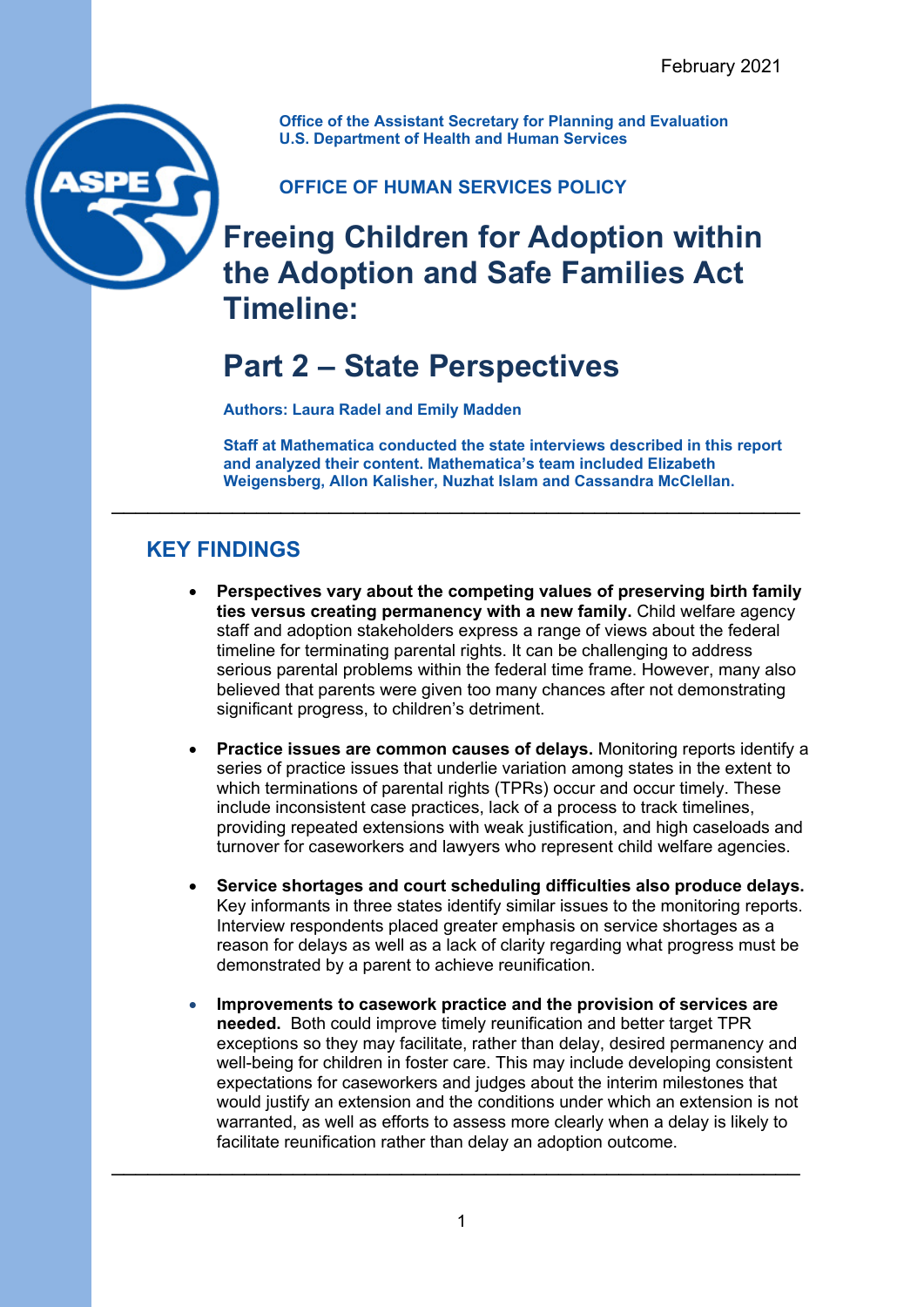Termination of parental rights is the most serious action a family court can take and has been called the death penalty of family law (in re Smith 77 Ohio App.3d 1). This action should never be taken lightly. However, children also have a right to their childhoods and to be raised in a safe family environment. In some families these rights come into tension and it is in this space that child welfare agencies and family courts operate. In 1997, The Adoption and Safe Families Act (ASFA) established the 15/22 rule to guide child welfare agencies and courts in considering this balance. It requires, with limited exceptions, that child welfare agencies seek termination of parental rights once a child has been in foster care for 15 of the previous 22 months. Lawmakers established that in most cases reunification is the expected outcome in the initial months of placement and a child's case plan should work toward that end. However, after a point, adoption or guardianship becomes preferable over extended temporary living situations if the child cannot return home. Permitted exceptions allow flexibility in cases for which there are compelling reasons for alternative decisions.

Achieving timely permanency has remained challenging in the years since the 15/22 rule was established. However, little research has been conducted to ascertain why meeting TPR requirements has been challenging. The only study identified through our literature search is a 2009 qualitative analysis of judges' attitudes toward terminating parental rights (Ellis, Malm, and Bishop 2009). That study found that many judges were reluctant to create legal orphans (that is, children whose legal ties to their birth parents have been terminated but no adoptive home has been secured) and so hesitated to terminate parental rights until an adoptive home was identified. Judges cited additional issues that make TPR challenging, including some older children's opposition to adoption, and the potential loss of ties to the birth family.

The research described in this report explores how frequently states make exceptions to the federal requirement that child welfare agencies initiate the legal process to terminate parents' rights once a child has been in foster care for 15 of the previous 22 months, and highlights issues behind states' difficulties in achieving timely permanency for children. Three data sources are used to gain insights into these issues:

- 1. Quantitative federal analysis of administrative data from the Adoption and Foster Care Analysis and Reporting System (AFCARS)
- 2. Content analysis of monitoring reports and program improvement plans from the most recent round of Child and Family Services Reviews
- 3. Interviews with state adoption officials and stakeholders in three states: Illinois, Utah and Wisconsin

Methodological details may be found at the end of this report. This report focuses on the qualitative findings from CFSRs and state key informant interviews. A companion report (titled *[Freeing Children for Adoption within the Adoption and Safe Families Act Timeline: Part](https://aspe.hhs.gov/system/files/pdf/265036/freeing-children-for-adoption-asfa-pt-1.pdf)  [1, The Numbers](https://aspe.hhs.gov/system/files/pdf/265036/freeing-children-for-adoption-asfa-pt-1.pdf)*) presents findings from the quantitative analysis of AFCARS data.

# **Insights from Federal Monitoring Visits and Program Improvement Plans**

Approximately every five years since 2001, the Children's Bureau, which administers federal child welfare programs, has conducted monitoring visits to determine whether states are complying with federal laws and regulations governing these programs. During the monitoring visits, a series of outcomes and systemic factors are examined to determine whether the state was in substantial compliance with federal child welfare laws and regulations. During the monitoring process, a team of federal and state reviewers examine the state's child welfare data, review a sample of specific cases to determine whether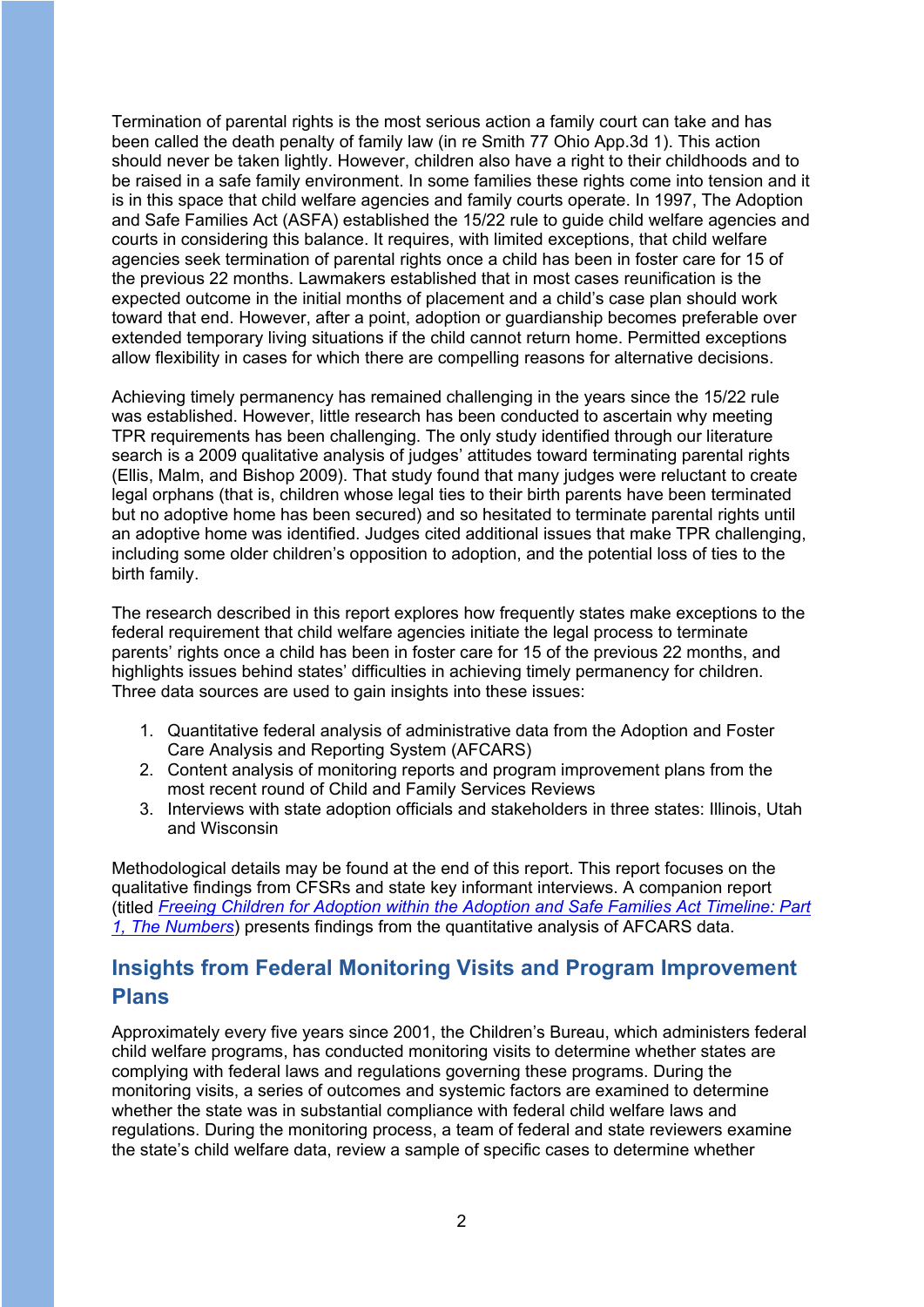requirements were met, and interview stakeholders to gain their perspectives on the agency's performance.

The most recent round of federal child welfare monitoring visits was conducted between 2015 and 2018. One of the 36 items examined in the reviews relates to termination of parental rights. It is part of a series of factors that comprise a detailed look at the state's case review system. Among the 50 states and the District of Columbia, seven were rated as having a strength in their practices related to TPR, while 44 received a rating of "area needing improvement." Content of final monitoring reports for the third (most recent) round of CFSRs and Program Improvement Plans (PIPs) reveal both reasons cited for deficiencies in TPR practices as well as actions states planned to take to improve their performance in this area.

While there was variety among the reports' findings about the practices and policies noted as interfering with timely TPR filings or the documentation of exceptions, there were also several areas of convergence. The following were the top issues noted in these reports (individual states may appear in multiple categories):

- **Inconsistent practices** related to considering adoption as a case goal and filing for TPR were the most common problem noted with respect to timely TPR. These inconsistencies may have been among caseworkers or agency lawyers and may reflect differences across regions of the state. Reports of 13 states mentioned this issue and noted details such as a lack of guidelines for practice or that existing guidelines were not followed consistently.
- **Excessive or repeated extensions to permanency timelines** were noted in 10 states. This included providing parents with "too many chances" after not making significant progress in completing their case plans. Children remained in limbo as there was too little progress to be confident of safe reunification, yet parents remained engaged enough that caseworkers and/or judges were reluctant to terminate parental rights or could not meet statutory grounds to do so.
- **High caseloads or staff turnover** among child welfare staff may prevent familiarity with the complex processes involved in TPR. This issue was identified in nine states. For some without experience, the process of documenting adequate justification may seem onerous and is deferred, or simply takes longer to complete than timelines and caseloads allow for.
- **Lack of a process to track timelines** or inconsistent implementation of such a process was noted in eight states. If timelines are not tracked and workers are not provided reminders, deadlines are frequently missed.
- **Capacity of legal staff** representing the child welfare agency who must prepare the legal filings was an issue in seven states. In some states it was the lack of staff that was a problem, while in others, the issue was turnover and loss of experience in arguing these cases.
- **Reluctance among judges to terminate rights until an adoptive family was identified** was an important barrier to timely TPR in seven states. Judges may be wary of creating "legal orphans" until a family is identified who will adopt the child. In some cases, the TPR and the adoption by another family are handled in the same hearing.
- **Shortages in services for parents** was noted in five states. Service shortages may lead to judicial findings that reasonable efforts to reunify the family were inadequate and TPR cannot be granted.
- **Insufficient efforts to identify and engage fathers** was a frequent barrier to TPR discussed in reports on four states. Judges may reject a request for TPR if the father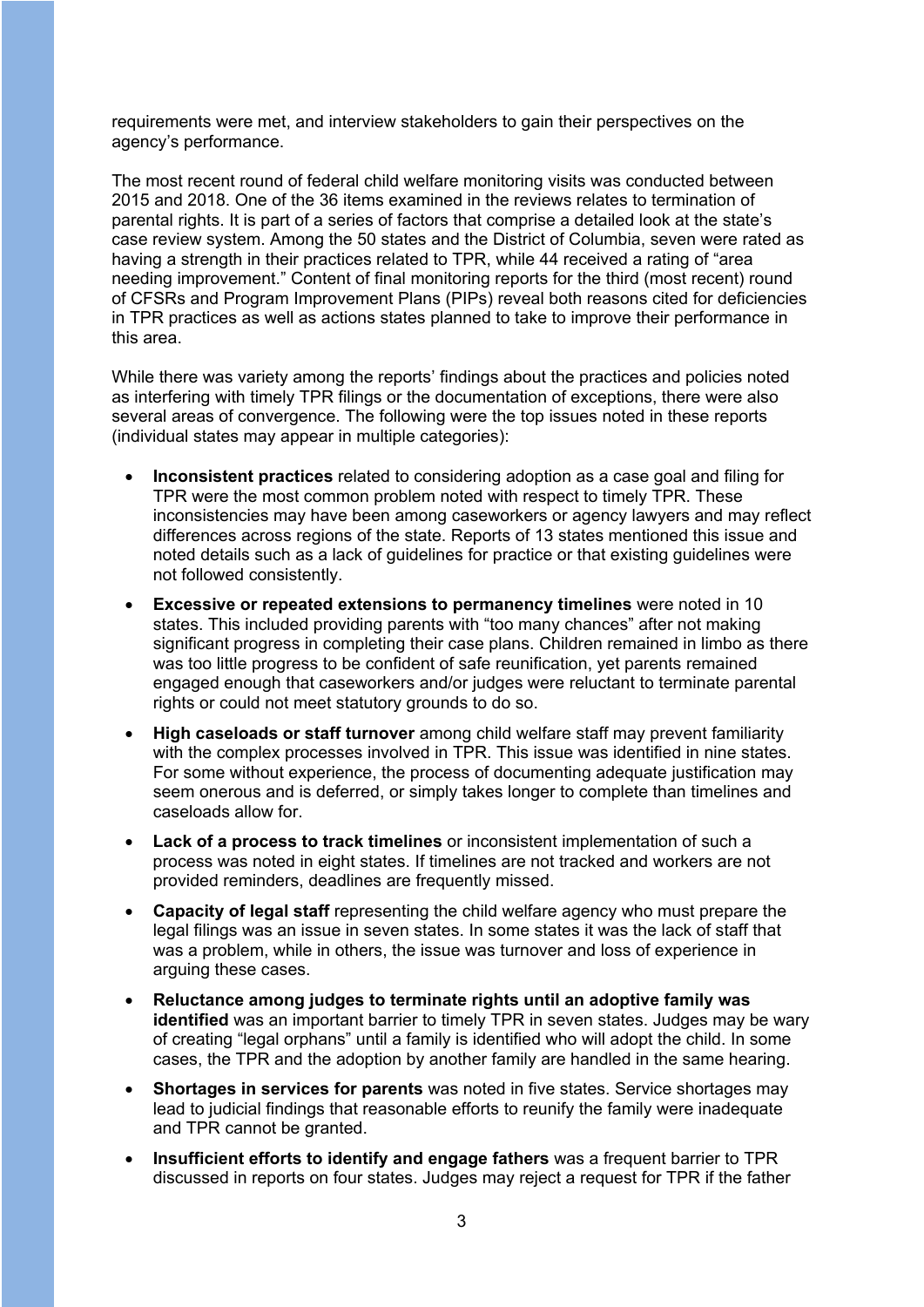has not been provided the opportunity to take an interest in and make steps toward parenting his child.

Monitoring reports and PIPs for nine states noted that TPRs were not conducted timely but described no specific barriers.

States' PIPs included strategies the child welfare agency and its partners committed to for the purpose of improving child welfare outcomes and correcting areas of noncompliance identified in the monitoring process. Not all PIPs addressed issues related to TPR and adoption, even if the area was identified as needing improvement. As with the identification of problems in monitoring reports, there were some areas of similarity in the types of actions states planned to engage in as program improvement strategies. Most frequently mentioned strategies included the following:

- **Improvements in procedures or the development of practice guidelines** around timely TPR filing is being implemented as part of PIPs in 10 states.
- **Better systems to track when TPR filings or exceptions are required** are being developed in nine states.
- **Specialty staffings or case reviews** are being implemented in five states for families in which progress is slow and timelines are likely to be triggered.
- **Training for judges or judicial aids such as bench cards** were planned in five states to improve the quality of hearings and the consistency of outcomes given similar case circumstances.
- **Non-specific efforts to improve collaboration with courts** are elements of PIPs in five states.
- **Caseworker or supervisor training on topics related to TPR** are noted in the PIPs of four states.

Overall, the issues identified in the round three CFSRs are similar to those identified in previous monitoring visits ever since ASFA was enacted. The types of actions states committed to in PIPs is also familiar from earlier rounds. These are continuing issues child welfare agencies in most states have yet to resolve.

#### **State Perspectives**

In order to gain insight into the factors that may lie behind the differences among states in the frequency and pace of TPR actions and particularly the extent to which they are implemented within the ASFA timelines, the study included interviews with child welfare agency staff and stakeholders involved with the process of placing children for adoption in three states: Illinois, Utah and Wisconsin. The staff and stakeholders interviewed described their state's TPR process and discussed the factors and perspectives underlying decisions about TPR timelines and exceptions to the 15/22 month rule. These key informants expressed a range of opinions about the rule and the use of exceptions to it. All three states use administrative hearings and concurrent planning to assess parents' progress in addressing the issues that led to the child's placement and the appropriateness of various permanency options. Staff universally recognized the seriousness of terminating parental rights and the profound impact the action has on both children and parents. They also recognized the delicate balance between providing realistic opportunities for reunification and preventing children from languishing in foster care.

To provide context, Table 2 shows for each of the three states whose staff were interviewed the proportion of children entering foster care who experience TPR as well as the proportion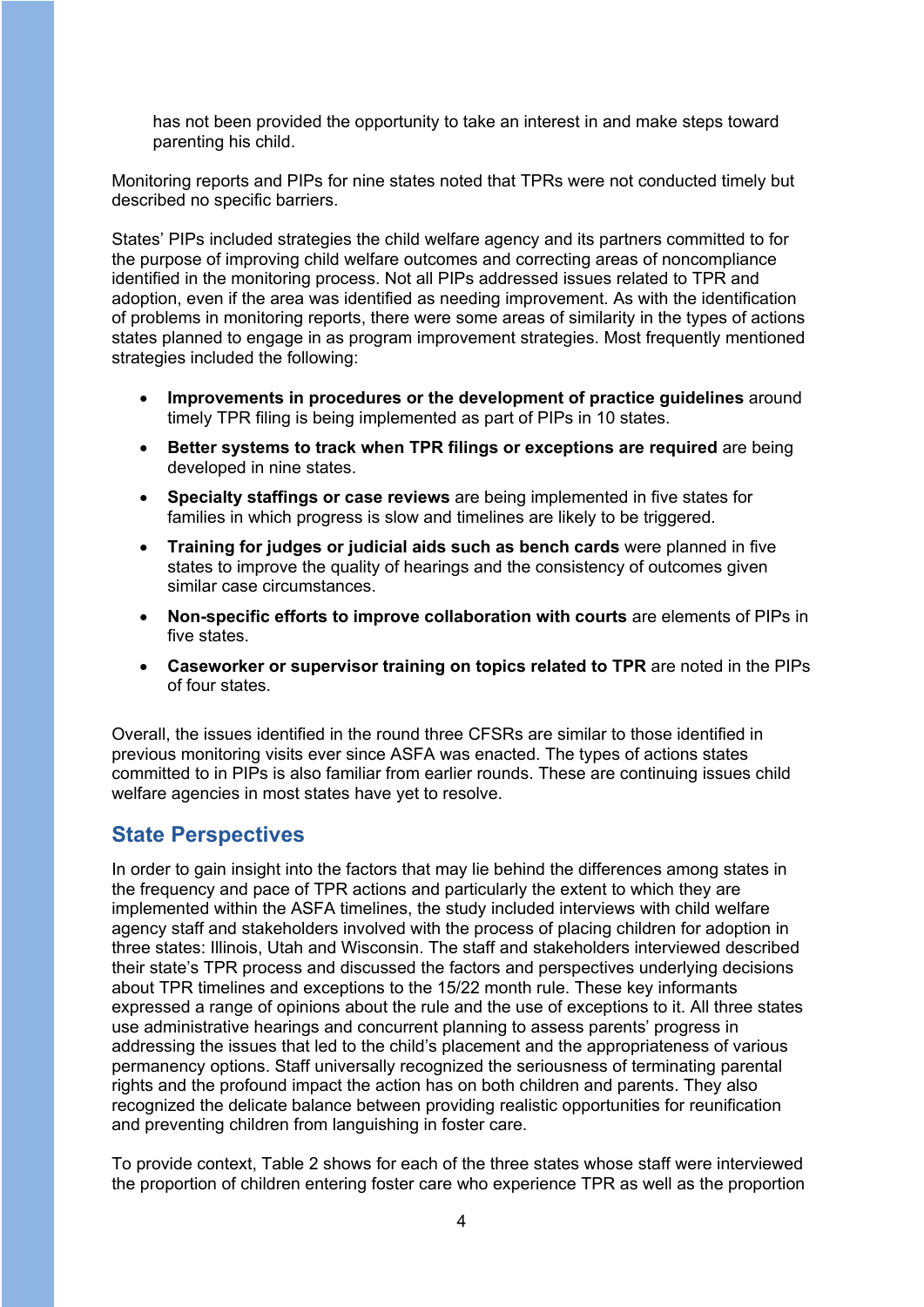of TPRs that occur within 17 months of the child's entry into foster care. Nearly 18 percent of children entering foster care in Wisconsin and 29 percent of such children in both Illinois and Utah experienced TPR within five years of their foster care entry. The timeliness of those TPRs varied considerably. While Illinois and Utah had similar portions of children who experienced TPR, in Utah nearly 88 percent of those TPRs occurred within 17 months while in Illinois only less than 16 percent occurred in that time frame. Wisconsin had fewer TPRs and about one-third of those occurred within the ASFA time frame.

| <b>State</b>     | <b>Proportion of Children Entering</b><br>Foster Care in 2013 Who<br><b>Experienced TPR within 5 Years</b> | <b>Proportion of TPRs that</b><br><b>Occurred within 17</b><br><b>Months</b> |  |
|------------------|------------------------------------------------------------------------------------------------------------|------------------------------------------------------------------------------|--|
| <b>Illinois</b>  | 29.1%                                                                                                      | 15.6%                                                                        |  |
| Utah             | 29.4%                                                                                                      | 87.8%                                                                        |  |
| <b>Wisconsin</b> | 17.7%                                                                                                      | 31.7%                                                                        |  |

#### Table 2. TPRs in the states participating in key informant interviews

#### **Variations in Policy and Practice**

Among the three states, there were significant variations in attitudes and practices with respect to filing for and carrying out TPRs. Table 3 describes key factors that differentiate the policies and practices of the states included in the study.

 "Yes, there are timelines. Do I think they're followed? No. I think if we had any foster parents read what the timeline or…federal guidelines are, every one of them would say, "Wow, that is not my knowledge of this and that has never been my experience in this."

- Child welfare practitioner

**The relevance of ASFA timelines to case decision making varied.** Differences among states were driven by state laws, administrative practices, and court processing of TPR filings. Respondents in both Wisconsin and Utah described considering the ASFA timeline in making permanency decisions. Staff in Illinois, by contrast, said the timelines generally are not an important factor in their decision process.

**Time in care alone may provide insufficient legal basis for TPR.** Another issue that came up in interviews was mismatches between the federal

requirement to file for TPR and whether a case met the statutory grounds for granting a TPR petition, which are laid out in state law. Typically, time in foster care alone is insufficient grounds for termination of parental rights. If caseworkers have not documented sufficient grounds for TPR according to the state's criteria, petitions will not be approved. In addition, while some states had expedited TPR provisions in their laws, child welfare staff we spoke with consistently reported that the expedited processes were rarely used in practice. Other researchers have similarly found that expedited adoption provisions have little impact in practice because of their infrequent use (Wulczyn, et al. 2017).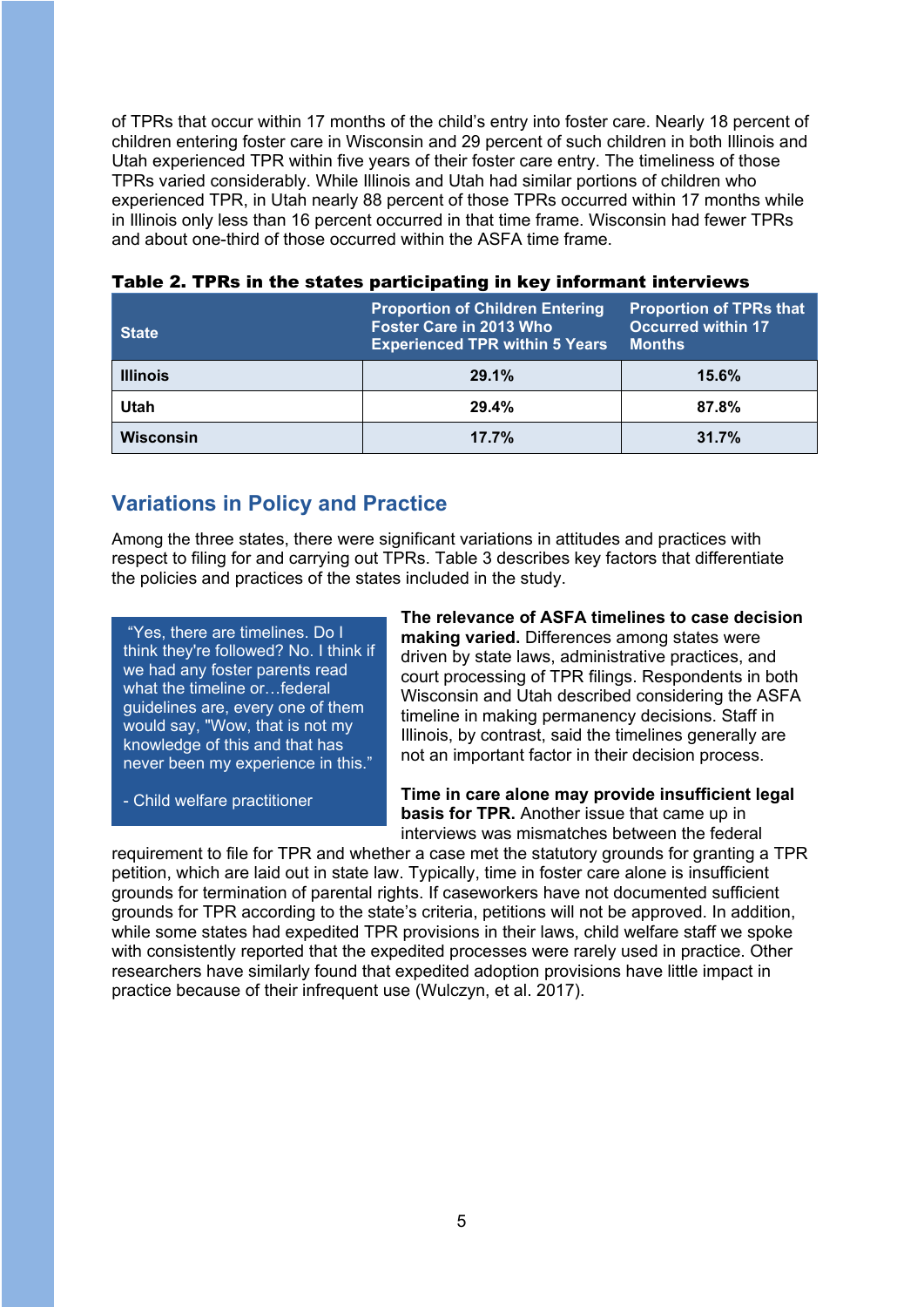#### **Table 3. Key Differences in TPR Policies and Practices among States in Which Interviews Were Conducted**

|                                               | <b>Illinois</b>                                                                                                                                                                                                                                                                                                                                                                                                                                                                                                                                                                                                                                                                                                                                                                                 |                                     | <b>Wisconsin</b>                                                                                                                                                                                                                                                                                                                                                                                                                                                                                                                                                                                                                                                                                   |                                                  | <b>Utah</b>                                                                                                                                                                                                                                                                                                                                                                                                                                                                                                                                                              |
|-----------------------------------------------|-------------------------------------------------------------------------------------------------------------------------------------------------------------------------------------------------------------------------------------------------------------------------------------------------------------------------------------------------------------------------------------------------------------------------------------------------------------------------------------------------------------------------------------------------------------------------------------------------------------------------------------------------------------------------------------------------------------------------------------------------------------------------------------------------|-------------------------------------|----------------------------------------------------------------------------------------------------------------------------------------------------------------------------------------------------------------------------------------------------------------------------------------------------------------------------------------------------------------------------------------------------------------------------------------------------------------------------------------------------------------------------------------------------------------------------------------------------------------------------------------------------------------------------------------------------|--------------------------------------------------|--------------------------------------------------------------------------------------------------------------------------------------------------------------------------------------------------------------------------------------------------------------------------------------------------------------------------------------------------------------------------------------------------------------------------------------------------------------------------------------------------------------------------------------------------------------------------|
| Site selection<br>considerations              | Relatively high rates of TPR<br>Low percentage of cases with TPR occurring by<br><b>ASFA timeline</b><br>Long length of stay in foster care<br>Relatively high use of relative foster care<br>placements                                                                                                                                                                                                                                                                                                                                                                                                                                                                                                                                                                                        |                                     | Relatively low percentage of cases with TPR<br>occurring by ASFA timeline<br>State currently considering new policy to shorten<br><b>TPR</b> timelines<br>Relatively high use of relative foster care<br>placements                                                                                                                                                                                                                                                                                                                                                                                                                                                                                | $\bullet$<br>$\bullet$                           | Met CFSR standard for TPR<br>Relatively high rates of TPR<br>High percentage of cases with TPR occurring<br>before ASFA timeline                                                                                                                                                                                                                                                                                                                                                                                                                                         |
| TPR laws, policies,<br>and practice           | Court requires overwhelming evidence, based<br>on the case's length of time and failure to<br>comply with service plans, to demonstrate<br>parent's inability to achieve reunification<br>Child's preferences regarding TPR are<br>considered after age 12<br>Parental presence in court is required for TPR<br>decision                                                                                                                                                                                                                                                                                                                                                                                                                                                                        | $\bullet$<br>$\bullet$              | TPR process can vary across counties<br>Child's preferences regarding TPR are considered<br>for older children<br>Child welfare agency, legal representatives, and<br>courts prioritize permanency and TPR cases, but<br>this can vary by county<br>Training is available, but written guidance or<br>standards for workers are limited                                                                                                                                                                                                                                                                                                                                                            | $\bullet$                                        | State implemented a guideline for achieving<br>reunification in 12 months<br>Prioritize permanency and timelines                                                                                                                                                                                                                                                                                                                                                                                                                                                         |
| Case process,<br>timelines, and<br>exceptions | Adjudication hearing is supposed to be<br>conducted within 90 days of temporary custody<br>or shelter care hearing, but these are often<br>delayed<br>Within 30 days of adjudication, the dispositional •<br>hearing decides whether the child returns home,<br>stays in foster care, or pursues an alternate<br>guardianship; court may delay hearing<br>Discussions regarding TPR typically begin at 9<br>months following the dispositional hearing<br>Administrative case review (ACR) review is<br>conducted every 6 months<br>ACR review discusses ASFA exception if TPR<br>is not pursued by the 15 of 22 months timeline<br>Re-entry into foster care restarts the TPR<br>timeline<br>There is no written process for seeking<br>exceptions to TPR timelines, which can vary<br>locally | $\bullet$<br>$\bullet$<br>$\bullet$ | Concurrent goal is identified within 6 months<br>Permanency plan is submitted during<br>administrative reviews or court hearings every 6<br>months<br>Child's pre-adoptive resource is prepared within 9<br>months and permanency conversation held at 12<br>months<br>ASFA exception in permanency plan is<br>documented if child is in care for 15 out of 22<br>months<br>County generally files for TPRs within 15 months,<br>but this timeline may vary across counties<br>Identify TPR exception at second or third<br>permanency plan review<br>Reentry into foster care does not restart the TPR<br>timelines since they consider the cumulative period<br>of child's out-of-home placement | $\bullet$<br>$\bullet$<br>$\bullet$<br>$\bullet$ | Court reviews are conducted at least every 6<br>months, with a permanency review at 12 months<br>No fixed date to file for TPR<br>TPR or extension is considered after reaching 12<br>months<br>Two extensions are allowed; up to 3 months for<br>each extension<br>First timeline extension is requested in court at the<br>12-month permanency review<br>After first extension, a 90-day review is set, at<br>which point either a second extension is requested<br>or they proceed with the TPR process<br>Exception is requested at first or second court<br>hearing |

Source: Interviews with adoption staff and stakeholders in each state. Information was not independently verified.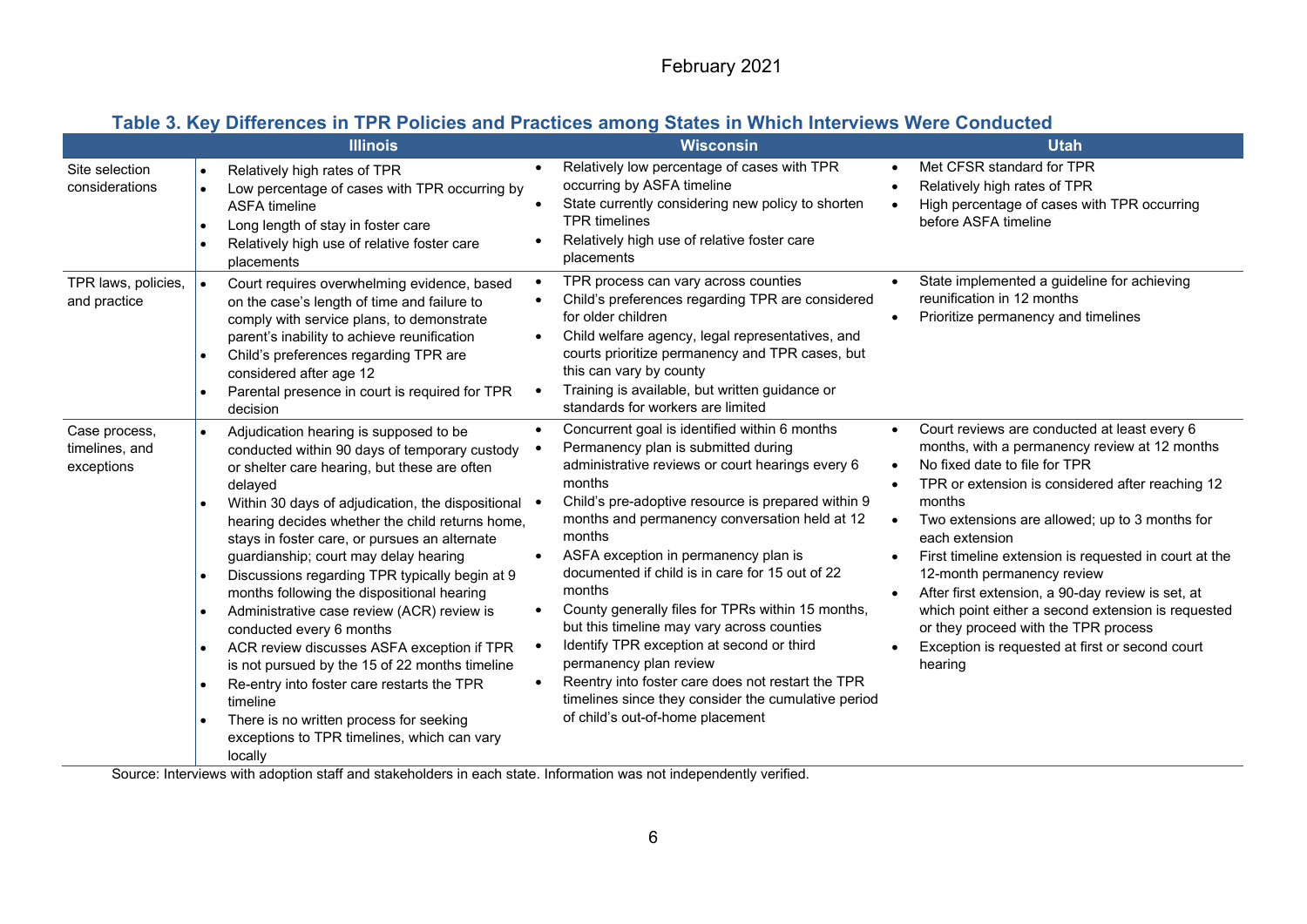**Practice and attitudes related to voluntary relinquishment varied.** Respondents reported significant differences with respect to the attitudes of child welfare caseworkers and judges toward voluntary terminations of parental rights. In some places, options counseling early in a case led some parents to voluntarily relinquish parental rights after recognizing they were unable to parent their child. By contrast, staff in Illinois reported that judges routinely rejected voluntary relinquishment requests from parents in order to ensure that reunification efforts were universally provided.

**In all three states, staff reported that parents' progress toward case plan goals and determinations about children's best interests drive their decisions about delaying TPR filings.** Staff in Illinois and Wisconsin said that the preferences of older children were also an important factor in TPR decision making. Staff also reported differences in how the three states approach the issue of parents who were making progress but had not resolved their issues by the time the timeline for filing for TPR was upon them. Several respondents

"The decisions around whether or not to seek and document an exception to the TPR process happen with our counties in the process of completing their permanency plans during their…permanency hearing or administrative review. And so when workers are documenting those plans, that is where they're asked about ASFA exceptions. All that is documented within their plan that they submit to the court if it's a court review or if it's an administrative hearing to the panel."

– Child welfare administrator

spoke about clients with substance use disorders in this category, noting that recovery from an SUD takes a great deal of time and may not happen within the ASFA time frames. In these cases, staff reported that they review whether statutory grounds for TPR had been met and services were provided to the parents to demonstrate that the agency made reasonable efforts to reunify the family. Generally, they reported that if parents were making significant progress toward recovery at least one extension would be provided, typically for an additional 6-month period. However, delays in engaging parents in SUD treatment or other servics can prevent them from demonstrating progress before permanency discussions begin taking shape.

**In these states, the timeliness of TPRs corresponded to the typical processes by which decision making is approached.** Utah has a formal process for seeking an exception to its timeline, whereas neither Wisconsin nor Illinois had written guidance on the subject. Utah's statute requires that a decision on a TPR petition be made within 18 months after a child's removal from the home. Any exceptions to this timeline are addressed in court. In both Wisconsin and Illinois, these processes are devolved to the local level. In Wisconsin, once a child has been in care 15 out of 22 months, the state's child welfare information system generates a prompt for the caseworker to enter and document a reason for the exception in the child's permanency plan, which is then considered at the next administrative review or court hearing. But respondents reported considerable variation among local

jurisdictions in whether a TPR petition was filed timely. Localities also differed on issues such as preferences among permanency options (for example, an emphasis on kin guardianships) or whether delays were requested or granted because necessary services were unavailable. Staff in Illinois reported that federal timelines are not generally a priority and noted that judicial variation was a significant factor in the emphasis (or not) on timely permanency.

"I would definitely say, if a parent is making an active effort to change, we're going to know that and I would never terminate on a parent that's been making a great deal of effort."

– Child welfare practitioner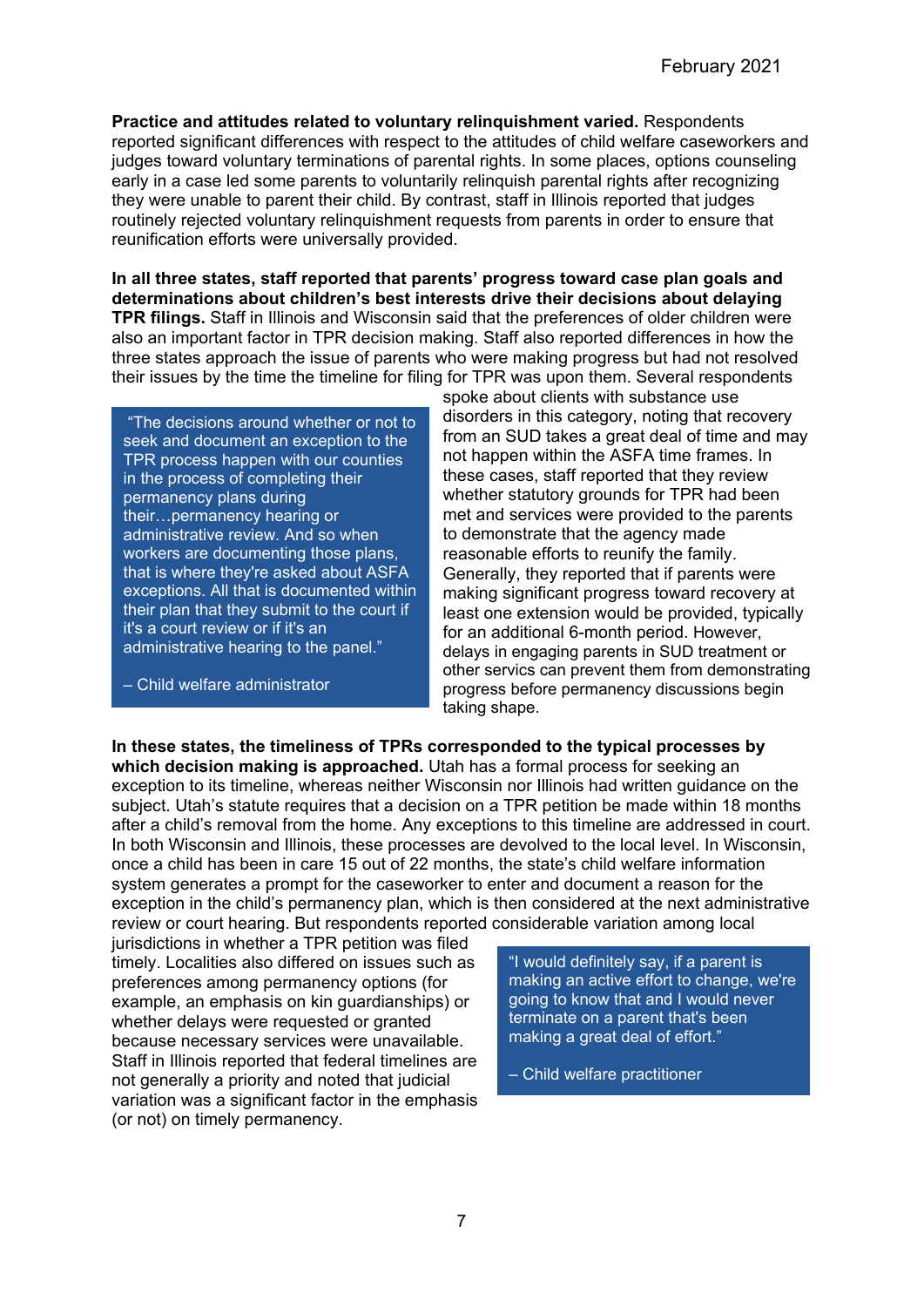**Respondents in all three states reported that judges typically will not proceed with TPR until an adoptive family has been identified for the child.** Indeed, this was a requirement for TPR in Wisconsin. Staff in Wisconsin reported that the lack of an identified adoptive family is among the more common reasons for delays in TPR. In all three states, most children adopted from foster care are adopted by their foster family, a relative, or someone else in the child's existing network. Adoptions by persons previously unknown to the child are rare.

# **Stakeholders in the Decision-Making Processes and Factors Influencing Decisions**

**A number of parties all must collaborate in making TPR decisions and in granting exceptions to federal timelines.** Decisions about moving forward with adoption or guardianship for a child are individualized and state respondents consistently reported that numerous stakeholders are involved. Breakdowns in teamwork can cause delays, whether the root issue is staff inexperience, differing perspectives and priorities, or large caseloads. Child welfare workers and supervisors, parents and other family members, attorneys for the various parties, as well as judges and court personnel, all have a hand in the decision making, though requests for exceptions usually originate with the parents' attorneys or the child's guardian ad litem. If parents are actively engaged and the attachment with their child

"Some counties in my region…have been moving very quickly and then some…do not. And really I think that's more specifically to not what our agency does but…with the tone of the court house is and what the perception of the judge and the attorney staff is."

– Child welfare administrator

is significant, exceptions are typically granted for at least one six-month period beyond the 15/22 point. The judge presiding over the case is the ultimate decision maker regarding TPR actions, and states reported that judges' attitudes about TPR play a significant role in whether these actions occur timely.

**Working on TPRs requires a specialized set of knowledge and skills.** Staff experience in conducting TPRs, as well as related staff capacity and turnover issues, were frequently cited as obstacles for meeting federal timelines. Because TPRs are complex legal processes, experience is

helpful in keeping cases on track. When workloads are excessive and turnover is high, TPR cases may suffer delays. In addition, not all states ensure that workers and families are familiar with the federal timelines and keep those front and center as cases progress. This was particularly true in Illinois, where an experienced local child welfare administrator told us that she was unaware of the TPR timeline requirements and exceptions processes until recently. Another Illinois child welfare practitioner noted that "if we had any foster parents read what the…federal guidelines are, every one of them would say, 'Wow, that is not my

knowledge of this and that has never been my experience in this.'" A child welfare administrator in another state noted that case details were far more relevant than the federal timelines in making TPR decisions. Some respondents in Wisconsin and Illinois believed that some judges also appeared unaware of ASFA's timelines. By contrast, in Utah court hearings regularly hold the child welfare agency accountable for both state and federal adoption timelines. Utah state law includes timelines that are even swifter than the federal requirements. Staff at all levels in Utah described a clear focus and structured practice of filing TPRs within 12 months and for considering exceptions.

"I have worked for this agency for 25 years, and until I did the CFSR a couple years ago, I didn't realize that the court was supposed to be filing a termination petition…No wonder we're never going to meet our goals because we don't even know what they are and the court doesn't either."

– Child welfare administrator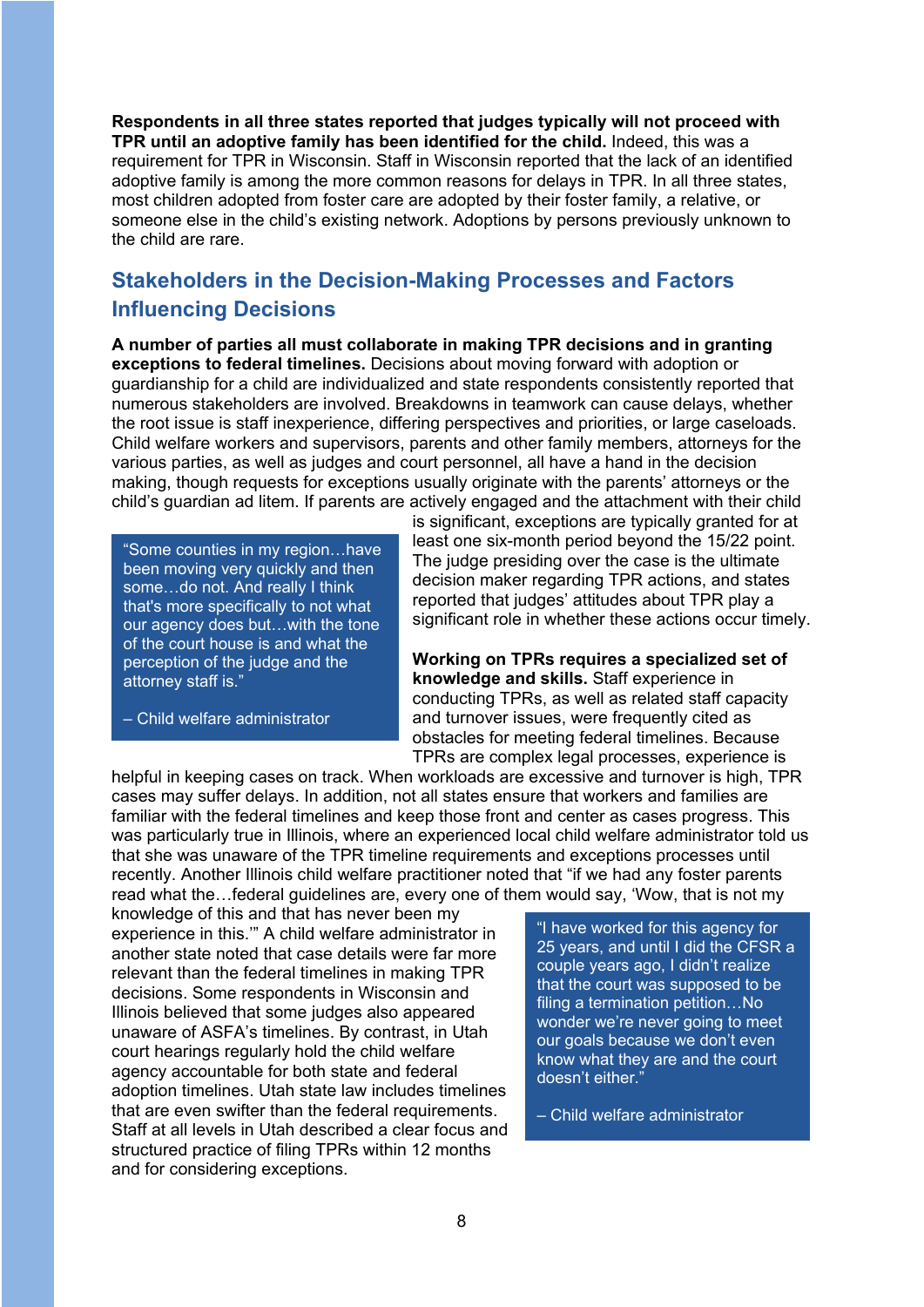**Frequent delays were a common frustration.** Many respondents expressed the belief that timeline exceptions are granted too frequently based on little progress toward resolving the issues that led to the child's placement. This was particularly true in states that more frequently granted exceptions. Respondents found it difficult to generalize about whether providing extensions helps to promote reunification, typically noting that it depends on the particular circumstances of each case. They noted that judges were more likely than child welfare agency staff to promote repeated extensions, requiring overwhelming evidence before proceeding with TPR, particularly in Illinois.

## **Key Issues Leading to Delays**

Several issues were cited repeatedly by practitioners in these three states as causing delays in timely permanency where they occurred. In large part these echoed issues identified in the study component that analyzed the content of state monitoring visit reports. Interview respondents described:

- **Shortages in services necessary to address the issues that led to placement.** These problems were reported by several respondents to lead to repeated and protracted continuances before TPR is sought. This was especially the case in Illinois.
- **Lack of clarity regarding what progress must be demonstrated by a parent to achieve reunification.** Caseworkers and administrators reported that unclear and shifting expectations for parental progress frequently led to delays in permanency.
- **TPR is a complex legal process.** High rates of turnover among caseworkers and agency lawyers responsible for the filing mean that there is often inexperience with this process among those who are responsible for it, creating delays.
- **Court scheduling delays.** Delays often result from court processes and difficulties getting all the parties and attorneys together for a thorough review of the case. Respondents thought this was particularly an issue in rural areas.

## **Permanency Innovations in Studied States**

Participants in our key informant interviews described a number of approaches they are trying to improve permanency timelines. Some of these are reminiscent of approaches described in the earlier analysis of state PIPs. Because little research evidence is available to assess the effectiveness of these approaches, they serve to illustrate several types of innovations being tried around the country rather than as pointers to practices known to be effective. These include:

• **Permanency consultants** are used in Wisconsin as specialty workers to help caseworkers strategize when reunification seems uncertain and children have remained in care beyond federal timelines. The permanency consultant helps facilitate conversations regarding permanency options with families and enforces the timelines as a trigger for moving toward those options. A Wisconsin child welfare administrator explained that the permanency consultant "encourages us to have those conversations with families, whether we're going to do guardianship versus adoption…and laying out the difference between each one." The administrator expressed how beneficial and helpful the permanency consultant was and admitted that without the support of the permanency consultant "we don't do a great job of explaining" what is associated with the two permanency routes. Utah has a similar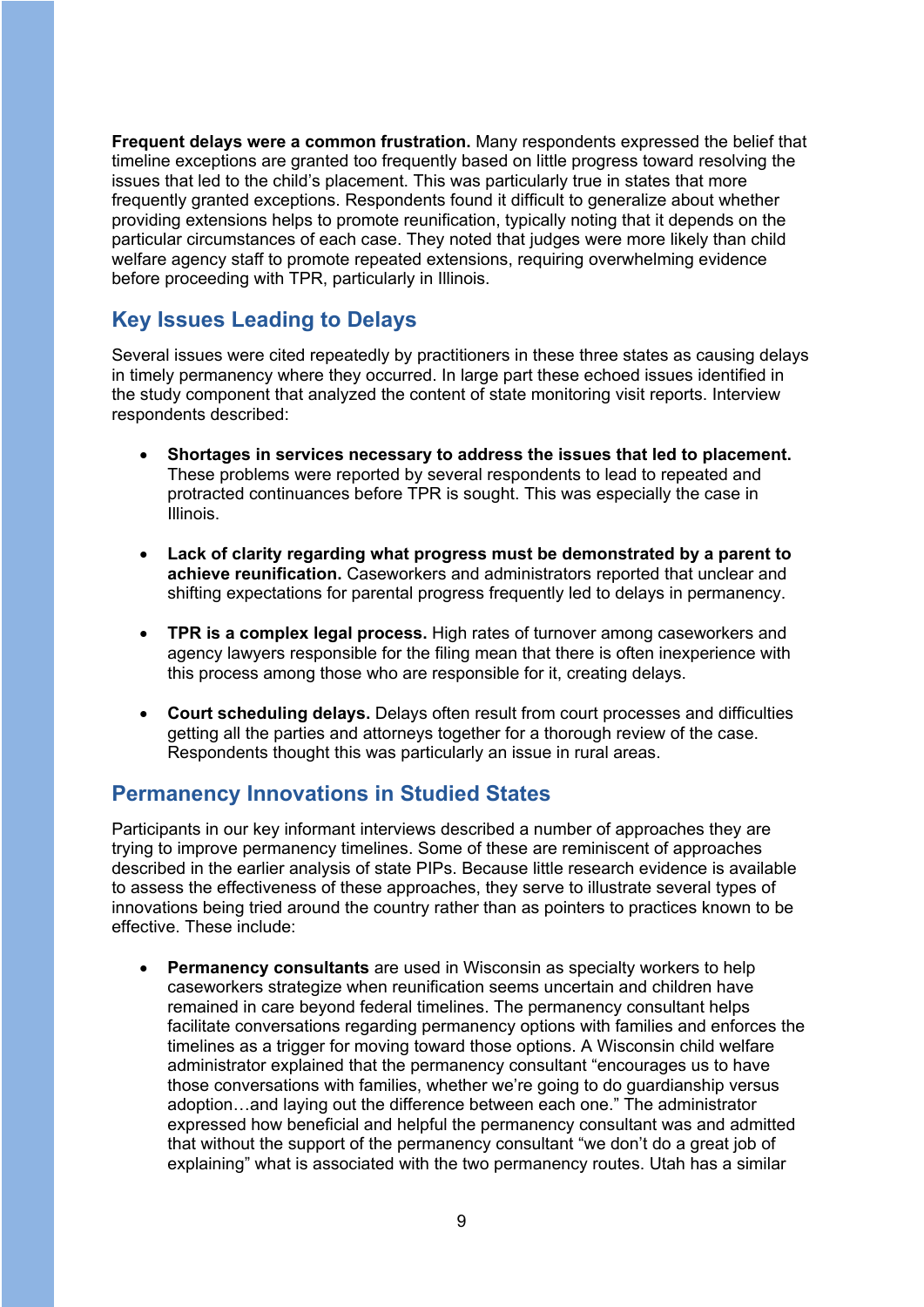role with kinship specialists, who meet with families to discuss reunification, custody and guardianship, adoption, and any related supports and services.

- **Judicial training and aids** such as bench cards help judges to process TPR requests thoughtfully and thoroughly. Administrators from Utah and Illinois discussed specific efforts to support judges in making permanency decisions. The agency in Utah, in conjunction with its Court Improvement Process team, created a judge's bench card on permanency that included questions for discussion in court. This aids all partners during the 12-month permanency hearings and helps move the process forward with targeted conversations. In Illinois, one county implemented a special training that supported judges in setting permanency goals at the 12-month hearing, including asking targeted questions at every hearing, which occur every three months. Questions related to both TPR and whether it was safe to return the child home. The judge supported the cases by making sure there were active efforts to achieve the permanency goal in 12 months or adjusted the goal if progress was stalling.
- **The Road to Reunification** court program in Wisconsin ensures potential TPR cases get frequent check-ins to ensure progress is being made toward permanency. Developed under the state's Court Improvement Program, Road to Reunification has implemented strategies to help expedite timelines. This includes having potential TPR cases reviewed more often and allowing for short term goals to be set so families feel they are making progress quickly and

"I would say I have never in my 13 years gotten to the 15 out of 22 month mark and not had a plan of either we started the termination process and it's in process, or, you know, we are looking at reunification in the very near future."

– Child welfare practitioner

prevents families and parents from feeling that the reunification goals are insurmountable. The more frequent meetings encourage team-wide communication and give the parents a platform to talk about their progress, successes, and barriers to meeting the conditions for return. Meetings on each case take place every six weeks and staff report that the approach has been particularly instrumental in cases involving drug use. An administrator described a common scenario where children would be removed following a drug incident, and the case would be delayed by the parent denying a drug problem. Court dates may also be postponed, pushing back judicial review. The delays have implications for the permanency plan because the family would not be back in court until the six-month mark. In the meantime, the parents could be difficult to contact, making it challenging to facilitate services for them. More frequent meetings potentially prevent months of wasted time before reunification efforts can begin in earnest.

#### **Conclusion**

This research has sought to bring together several data sources to shed light on state child welfare practice with respect to TPR and the use of exceptions in federal law establishing timelines under which states are expected to terminate parental rights for children in foster care before placing them in new permanent families. The companion brief to this one found considerable variation among states in the rate at which TPRs are conducted, and in the timing of those that occur. In this brief, analysis of monitoring reports and program improvement plans for all states, and interviews with adoption staff and stakeholders in three states, confirm differences in practice and describe a series of issues that impede states' compliance with federal requirements.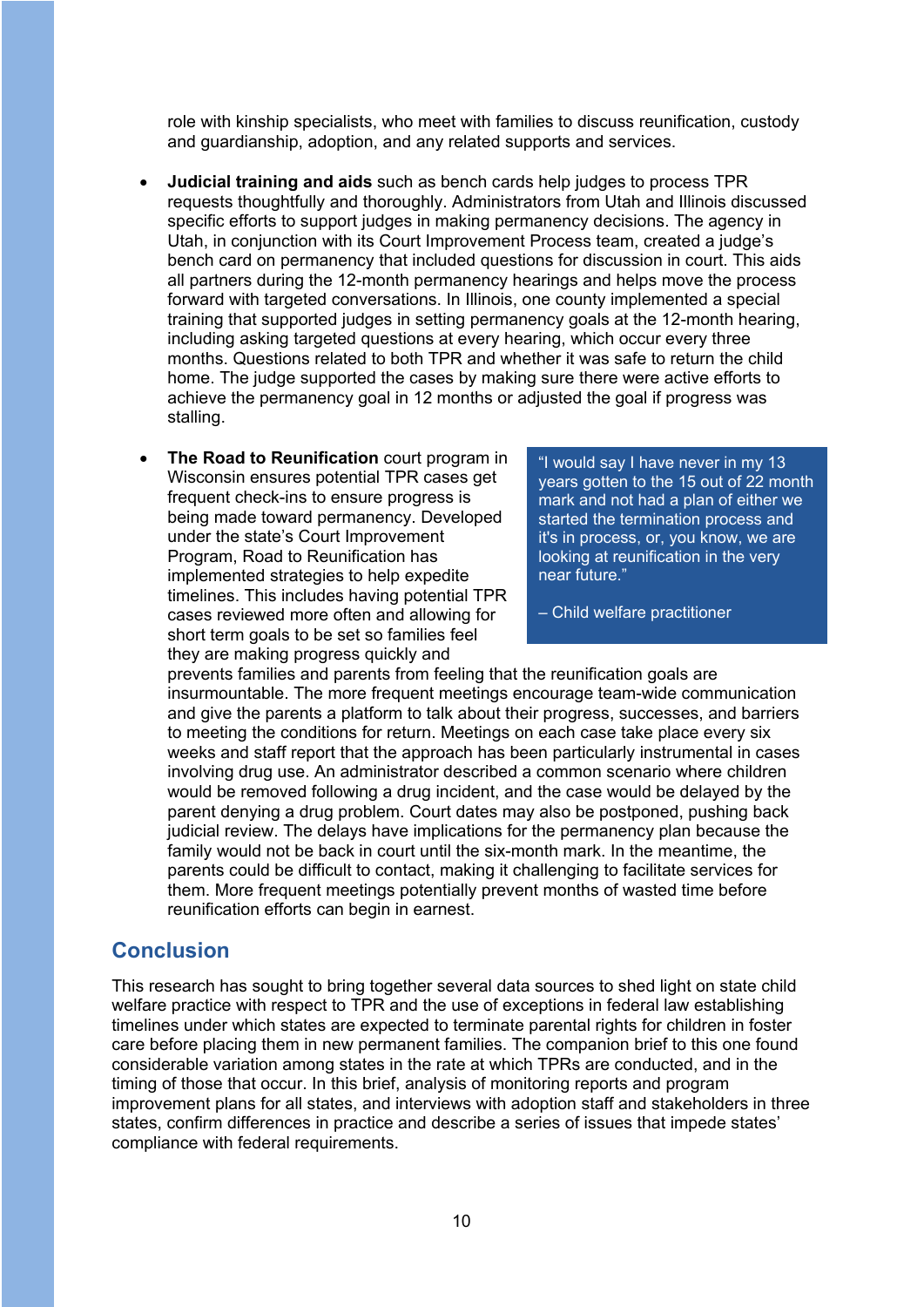Variations in the frequency and pace of termination of parental rights actions are rooted in differences in how states balance the rights of parents with the developmental needs of their children for permanent families in which to grow up. In addition, states vary substantially in whether they have established systems to track federal timelines, whether caseworkers, attorneys and judges are trained in the requirements, and whether they are organized to provide treatment services promptly so that parents can demonstrate progress towards reunification before decisions on permanency must be made.

As described in [Part 1](https://aspe.hhs.gov/system/files/pdf/265036/freeing-children-for-adoption-asfa-pt-1.pdf) of this report, existing administrative data allows us to track whether a TPR happened for children in foster care and when it occurred. However, these data do not provide insights into whether this most serious of actions a family court can take was necessary or could have been avoided, or what the consequences of TPR are for children, their birth families, or their adoptive families. The perspectives documented in monitoring reports and key informant interviews suggest that casework practice and the provision of services could be improved. Without prompt service provision and consistent efforts to assess progress toward case plan goals, permanency is likely to be delayed. In addition, states seeking to bring more consistency and reduce potential bias in decision making about TPR may find it helpful to develop more consistent expectations for caseworkers and judges about the interim milestones that would justify an extension and the conditions under which an extension is not warranted. Efforts to assess more clearly when a delay is likely to facilitate reunification rather than delay an adoption outcome may also improve the use of TPR exceptions as a strategic tool to achieve permanency.

The number of months a child has been separated from his or her family can be easily observed, and Congress mandated that it be a key factor in decisions. Exceptions are provided in the law, but according to monitoring reports are not consistently documented in many states. The poor track record of states in conducting TPRs timely raises questions about whether delays occur because systems are not in place to generate the outcomes the law is set up to obtain, or whether delays reflect workers' and judges' ambivalence about the requirements. Establishing the relative values of preserving birth family connections versus establishing new legal family relationships is complex and likely differs among communities. If institutional and individual stakeholders disagree with the requirements as written, they may not be followed. Alternatively, systems may not be set up to meet the requirements, whether participants in the process agree with them or not.

Possible explanations for the variations we observe in practice related to TPRs remain hypotheses and have not been examined rigorously through research. Similarly, the innovations being implemented through program improvement plans and other means have not been tested to determine their effectiveness. An unanswered question is whether exceptions to the 15/22 rule facilitate additional reunifications or simply keep children in limbo longer before adoption or non-permanency exits occur. We observe that many children remain in care beyond 17 months, and of those, only 25 percent of them exit to a parent or relative's care by the time five years has passed. Many more go on to adoption and some remain in care until they emancipate. It remains an open question whether it would have been possible for additional children to return home safely or whether those whose adoptions occur later should have been possible more quickly.

Child welfare practices related to permanency are rooted in competing values. It is unlikely these disagreements will be resolved easily, and case practice will continue to vary. However, it is also clear that too many children continue to spend significant periods in foster care before their family situations are resolved. Too often, the delays are not purposeful and do not result in desired outcomes. Recent child welfare innovations focused on preventing foster care placements are important and should reduce the need for foster care. Yet for the foreseeable future, there remains a large population of children in out of home care whose likelihood of timely permanency must also be pursued.